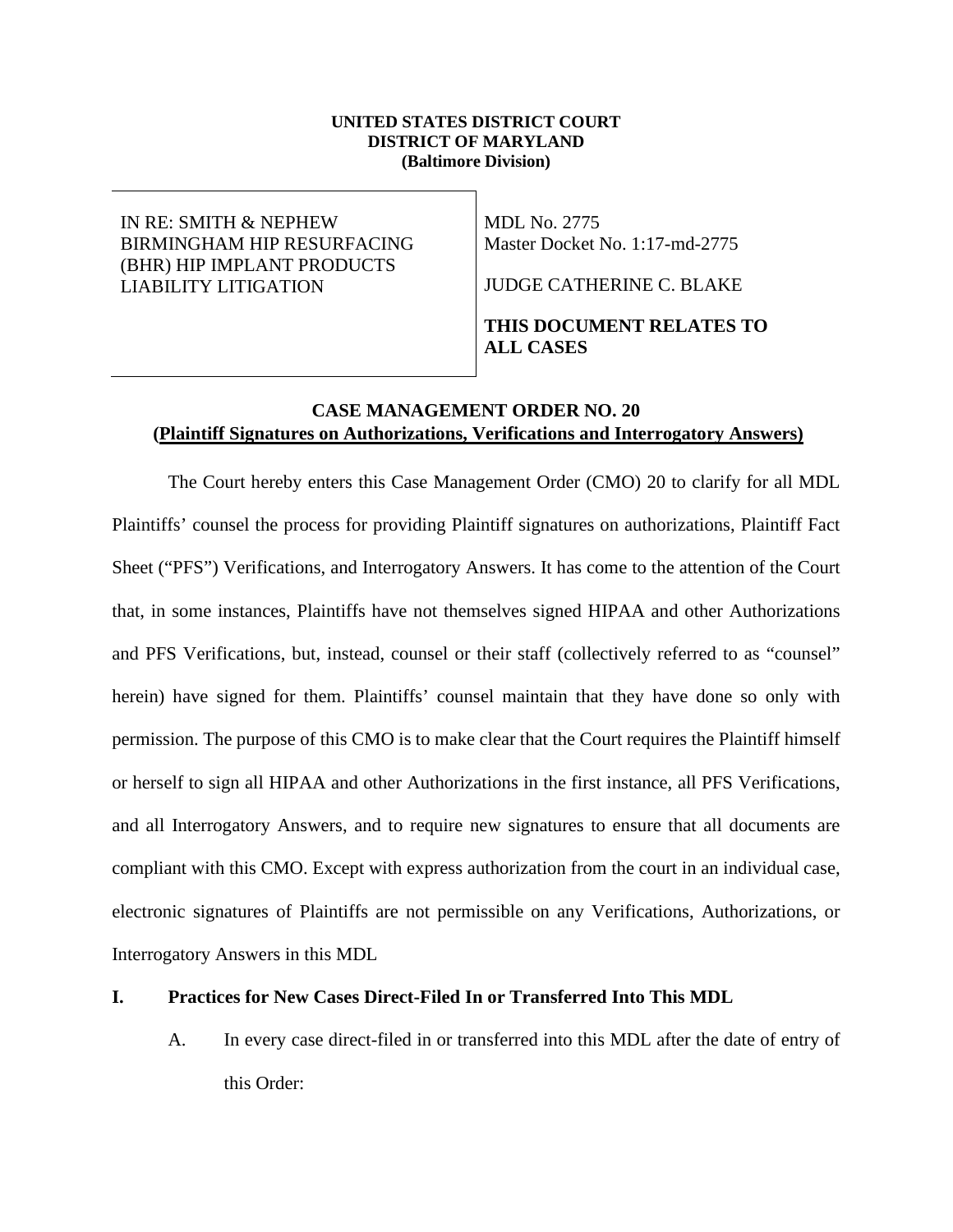- 1. Plaintiff's counsel shall ensure that the original HIPAA authorization for medical records, and all other authorizations (*e.g*., for employment records, tax records, etc.) shall be signed by the Plaintiff himself or herself. It is not permissible for Plaintiffs' counsel or their staff to sign for a Plaintiff or to photocopy a Plaintiff's signature from one document for use on another, or to change the date on a signed and dated authorization.
- 2. Pursuant to CMO 8 and CMO 12, "Plaintiffs' individual representative counsel shall also maintain in their file unaddressed, executed Authorizations." These unaddressed Authorizations shall be signed by the Plaintiff himself or herself. It is not permissible for Plaintiffs' counsel or their staff to sign for a Plaintiff or to photocopy a Plaintiff's signature from one document for use on another, or to change the date on a signed and dated authorization. However, the unaddressed, executed Authorization may be addressed to obtain records as described in CMO 8 and CMO 12.
- 3. Pursuant to CMO 8 and CMO 12, as applicable, "[u]ndated Authorizations constitute permission for Defendant to date (and where applicable re-date) Authorizations before sending to records custodians." Similarly, Plaintiffs' counsel who possess an undated Authorization signed by the Plaintiff himself or herself may insert a date or re-date such Authorization if needed.
- B. **Verifications and Interrogatory Answers**: In every case direct-filed in or transferred into this MDL after the date of entry of this Order:
	- 1. The original PFS Verification, and each subsequent PFS Verification that must be supplied with an amended PFS, shall be signed by the Plaintiff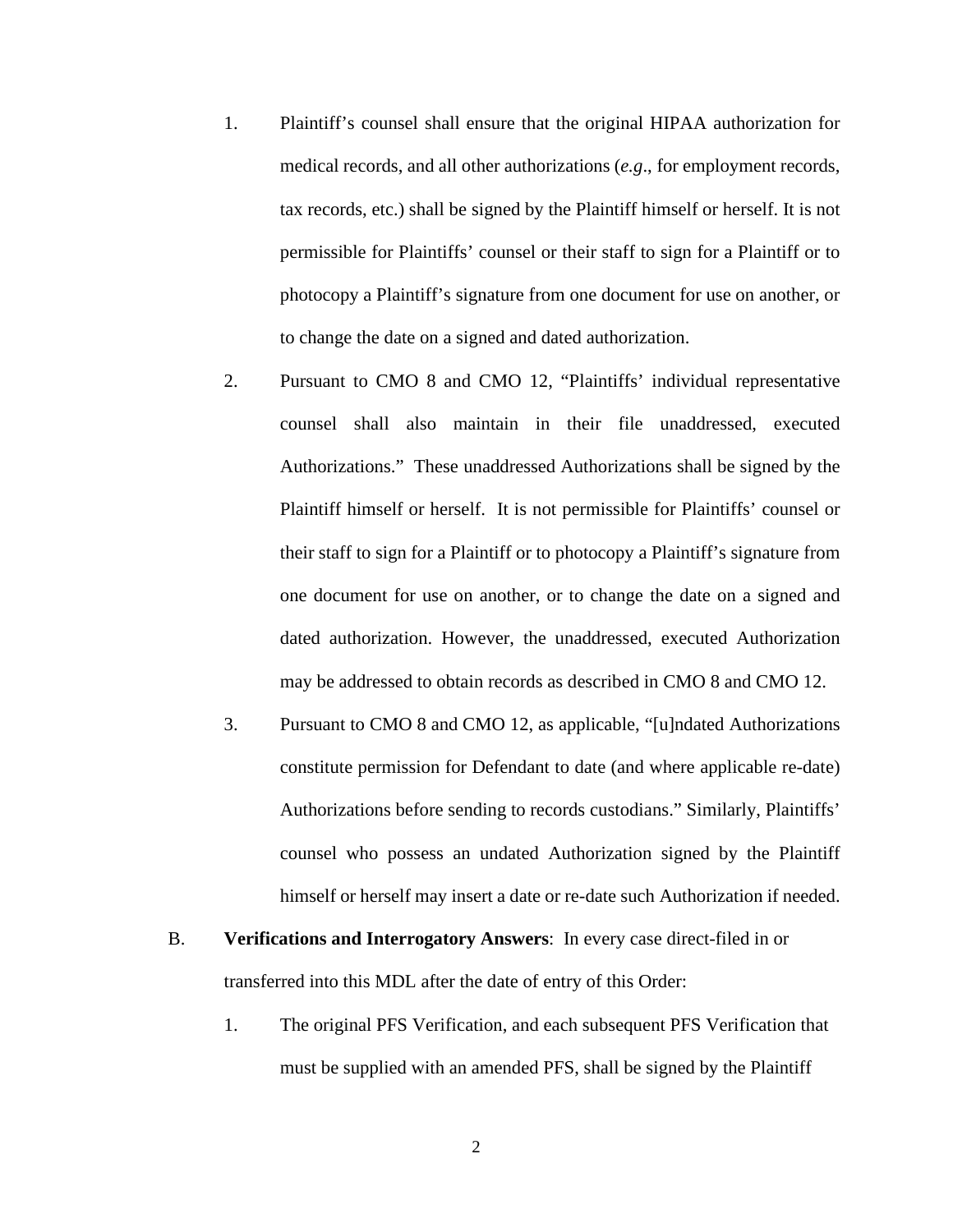himself or herself, after review of the completed PFS in a form ready to be submitted to MDL Centrality. It is not permissible for counsel to sign for a Plaintiff or to use a photocopy of Plaintiff's signature on any PFS Verification.

2. All interrogatory answers of an individual Plaintiff shall be signed by Plaintiff himself or herself, after review of the complete answers in a form ready for service, and amended interrogatory answers shall similarly be signed by Plaintiff himself or herself.

### **II. Practices for Existing MDL Cases**

- A. **Authorizations.** In every case direct-filed in or transferred into this MDL before the date of entry of this Order, except for (1) cases in the BHR Discovery Pool and THA Discovery Pool (see II.A.3. below) and (2) cases in which a new Authorization signed by the Plaintiff has been supplied pursuant to Smith & Nephew's request since November 30, 2020, Plaintiffs' counsel shall contact their clients and obtain a new HIPAA Authorization and any other type of Authorization previously uploaded to MDL Centrality or otherwise provided to Smith & Nephew that is signed by each such Plaintiff. Upon receipt of such Authorizations, they shall be uploaded to MDL Centrality.
	- 1. Plaintiffs' counsel whose firms represent fewer than fifty (50) Plaintiffs in the MDL as of the date of entry of this Order shall obtain and upload to MDL Centrality the Authorizations described in paragraph II.A. above within sixty (60) days of entry of this Order.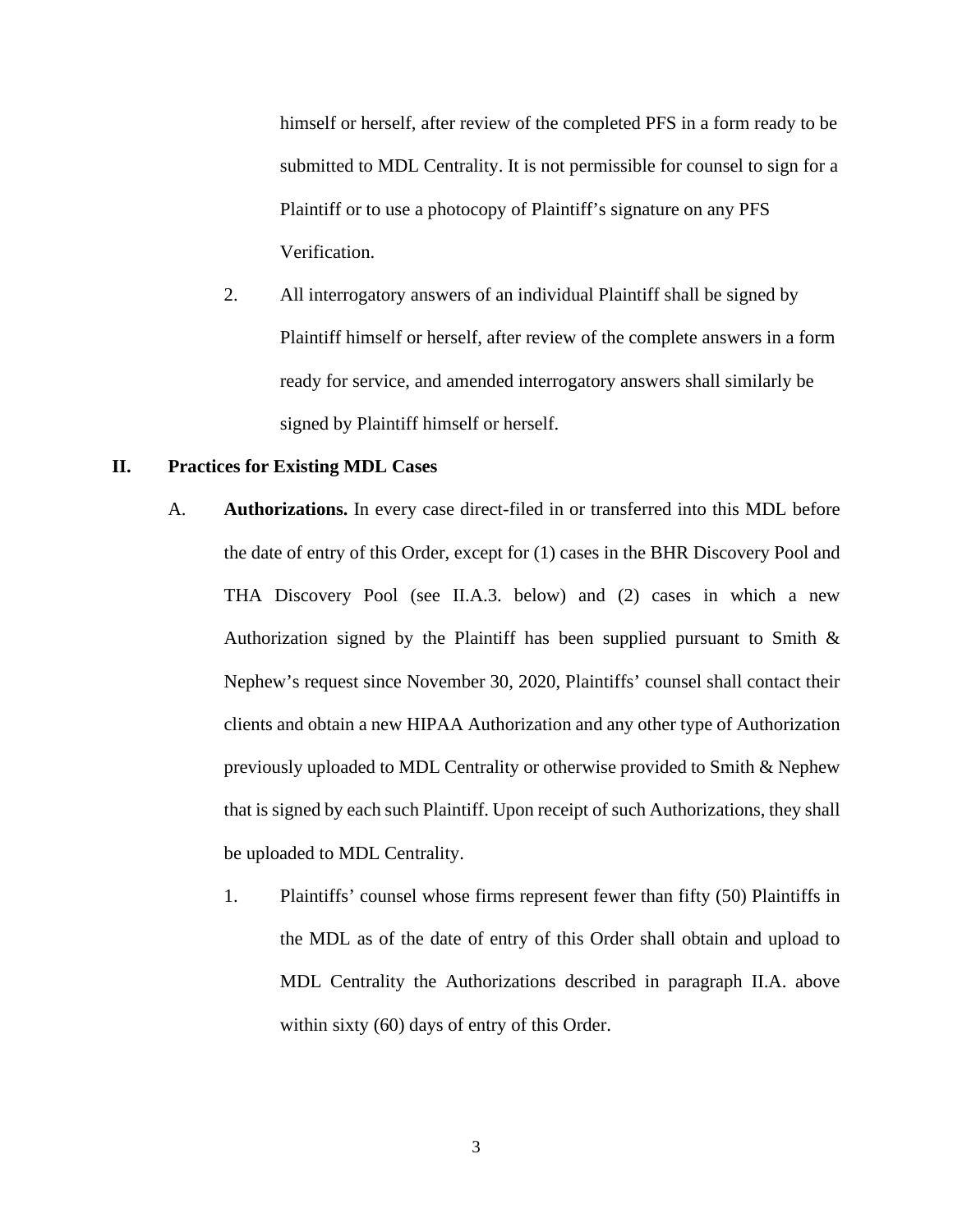- 2. Plaintiffs' counsel whose firms represent fifty-one (51) or more Plaintiffs in the MDL as of the date of entry of this Order shall obtain and upload to MDL Centrality the Authorizations described in paragraph II.A. above on the following schedule:
	- a. New signed Authorizations from at least fifty (50) Plaintiffs shall be obtained and uploaded to MDL Centrality within sixty (60) days of entry of this Order.
	- b. New signed Authorizations from fifty (50) additional Plaintiffs shall be obtained and uploaded to MDL Centrality within ninety (90) days of entry of this Order. New signed Authorizations for the remainder of the Plaintiffs represented by such firms shall be obtained and uploaded to MDL Centrality by no later than December 31, 2021.
- 3. New signed Authorizations as described in paragraph II.A. above for all BHR Discovery Pool Cases and all THA Discovery Pool Cases in which a new Authorization was not provided at Smith & Nephew's request since November 30, 2020, shall be obtained and uploaded to MDL Centrality within thirty (30) days of entry of this Order. Any such Authorizations shall be counted against the required totals in paragraphs II.A.1. or II.A.2.
- B. **Verifications and Interrogatory Answers**: In every case direct-filed in or transferred into this MDL before the date of entry of this Order, except for (1) cases in the BHR Discovery Pool and THA Discovery Pool (see II.B.3. below) and (2) cases in which a new PFS Verification signed by the Plaintiff has been supplied pursuant to Smith & Nephew's request since November 30, 2020, Plaintiffs'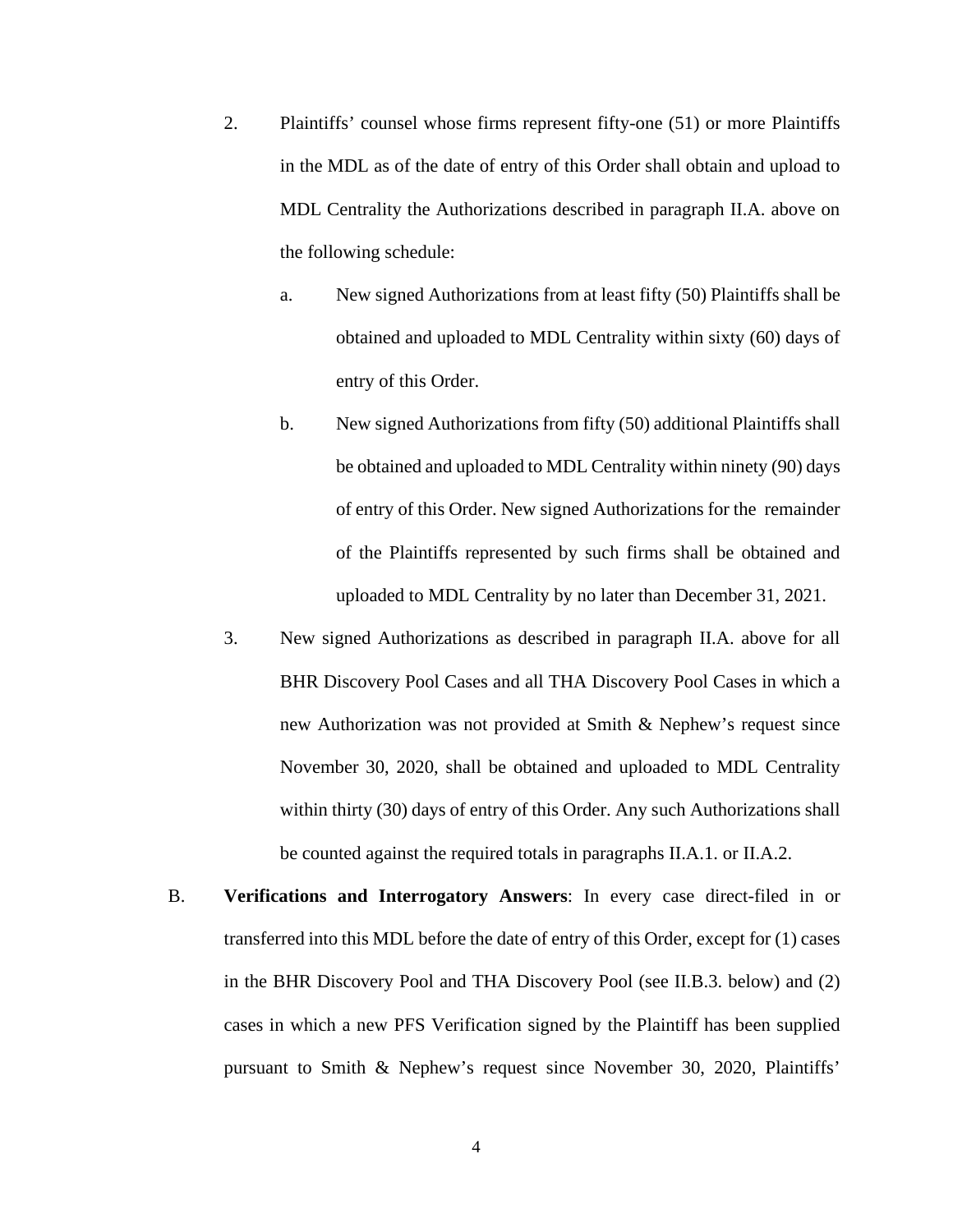counsel shall contact their clients, provide them with a complete copy of the most recent PFS as previously submitted to MDL Centrality, and obtain a new Verification for that PFS. Upon receipt of such Verifications, they shall be uploaded to MDL Centrality.

- 1. Plaintiffs' counsel whose firms represent fewer than fifty (50) Plaintiffs in the MDL as of the date of entry of this Order shall obtain and upload to MDL Centrality the Verifications described in paragraph II.B. above within sixty (60) days of entry of this Order.
- 2. Plaintiffs' counsel whose firms represent fifty-one (51) or more Plaintiffs in the MDL as of the date of entry of this Order shall obtain and upload to MDL Centrality the Verifications described in paragraph II.B. above on the following schedule:
	- a. New signed Verifications from at least fifty (50) Plaintiffs shall be obtained and uploaded to MDL Centrality within sixty (60) days of entry of this Order,
	- b. New signed Verifications from fifty (50) additional Plaintiffs shall be obtained and uploaded to MDL Centrality within ninety (90) days of entry of this Order. New signed Verifications for the remainder of the Plaintiffs represented by such firms shall be obtained and uploaded to MDL Centrality by no later than December 31, 2021.
- 3. New signed Verifications as described in paragraph II.B. above for all BHR Discovery Pool Cases and all THA Discovery Pool Cases in which a new Verification was not provided at Smith & Nephew's request since November 30, 2020, shall be obtained and uploaded to MDL Centrality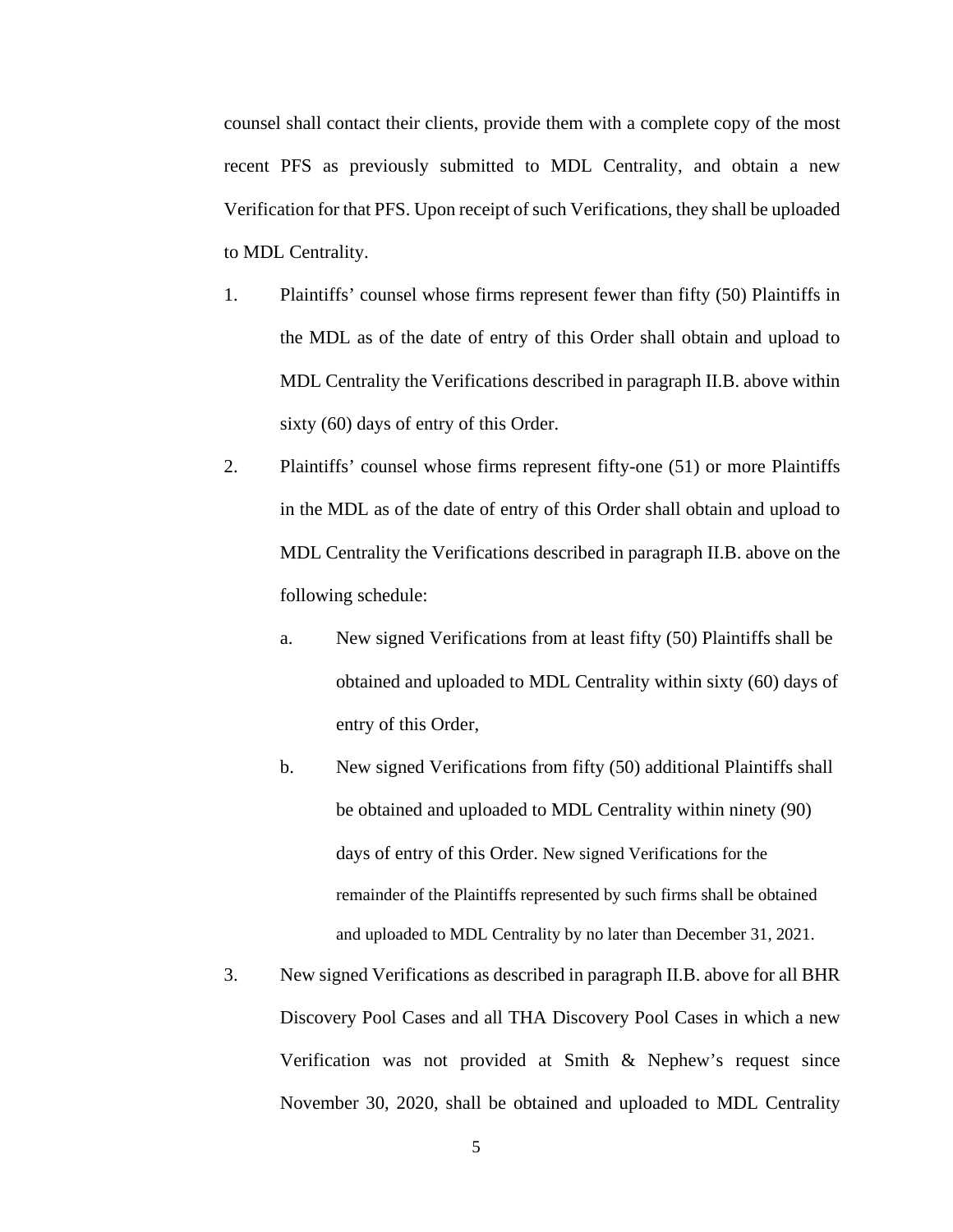within thirty (30) days of entry of this Order. Any such Verifications shall be counted against the required totals in paragraphs II.B.1. or II.B.2.

- 4. All future PFS Verifications to accompany an original or amended PFS shall be signed and dated by Plaintiff himself or herself, after review of the completed PFS in a form ready for submission via upload to MDL Centrality.
- C. All Interrogatory Answers of an individual Plaintiff shall be signed by Plaintiff himself or herself, after review of the completed responses in a form ready for service, and amended Interrogatory Answers shall similarly be signed by Plaintiff himself or herself.

#### **III. Compliance With This CMO**

A. Notwithstanding entry of this Order, Smith & Nephew may raise or introduce evidence regarding the authenticity of any signatures at any time or for any purpose, including in connection with depositions or trial of any Plaintiff. Smith & Nephew may also challenge the authenticity of any Plaintiff's signature, and may seek such relief, including sanctions, as it believes appropriate, for non-compliance with this Order or for prior signature-related actions and/or testimony relating to signatures at any time. If Smith & Nephew designates a forensic document analyst or other handwriting expert as a case-specific expert in any individual case or seeks any relief under this Order, Plaintiffs may depose such expert or any other witnesses who have supplied factual information upon which Smith & Nephew relies for the relief sought or challenge to any signature, and reserve the right to take discovery on and challenge any evidence relating to handwriting or signatures in such